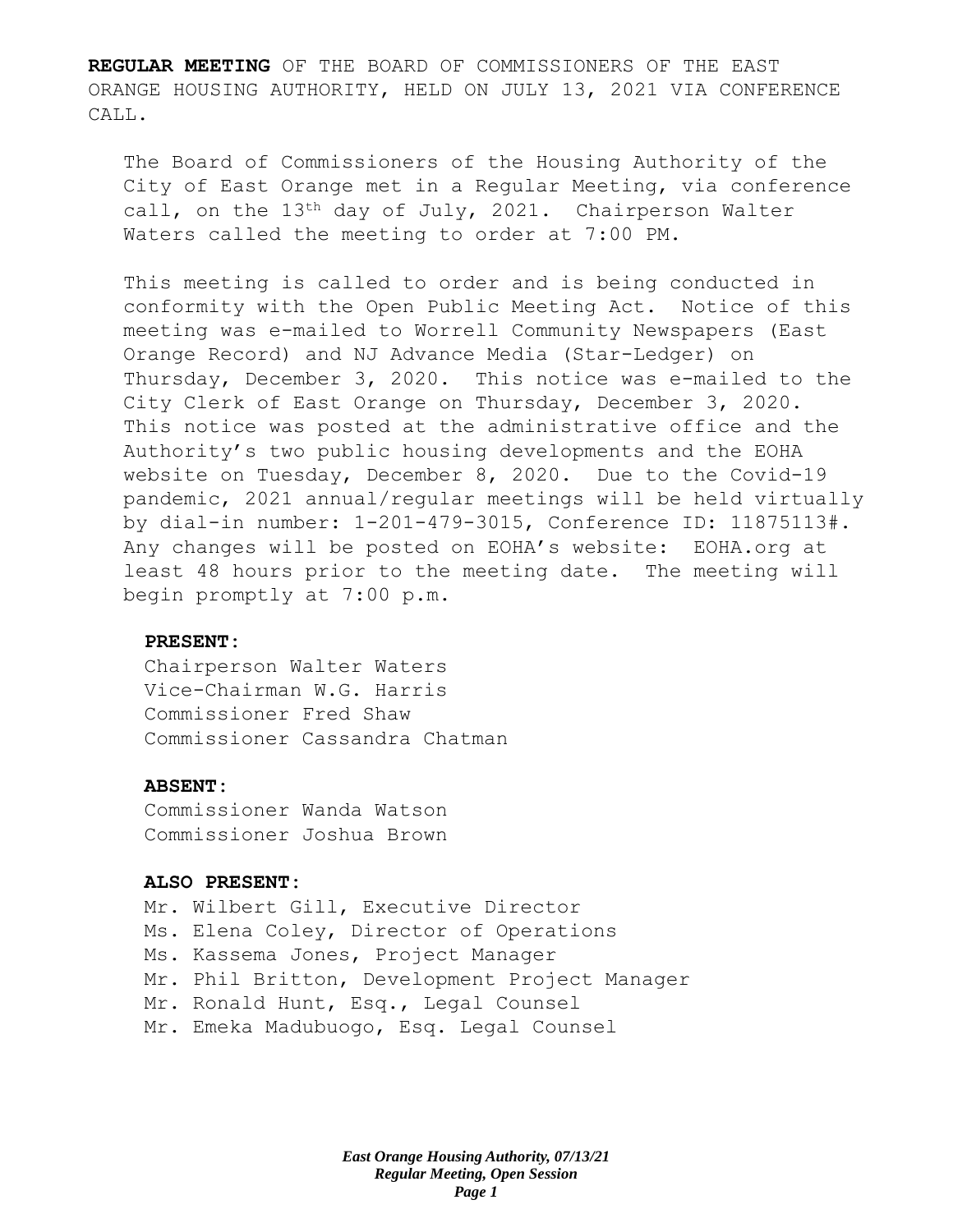#### **PUBLIC NOTICE OF REGULAR MEETING**

# **TO: BOARD OF COMMISSIONERS OF THE HOUSING AUTHORITY OF THE CITY OF EAST ORANGE, CITY CLERK OF EAST ORANGE, EAST ORANGE RECORD AND NEWARK STAR LEDGER**

Notice is hereby given pursuant to the Open Public Meetings Act, that a Regular Meeting of the Board of Commissioners of the Housing Authority of the City of East Orange, will be held on July 13, 2021, via conference call, for the purpose of acting upon:

## **2021-20 AUTHORIZING OR RATIFYING PAYMENT OF THE BILL LIST FOR THE MONTH OF JUNE 2021**

- **2021-21 RESOLUTION TO ADD JUNETEENTH TO THE OFFICIAL HOLIDAY ROSTER OF THE EAST ORANGE HOUSING AUTHORITY**
- **2021-22 RESOLUTION TO ADOPT REVISIONS TO THE HARASSMENT PREVENTION POLICY OF THE EAST ORANGE HOUSING AUTHORITY**

And for the purpose of transacting any other business related hereto or which may properly come before each meeting.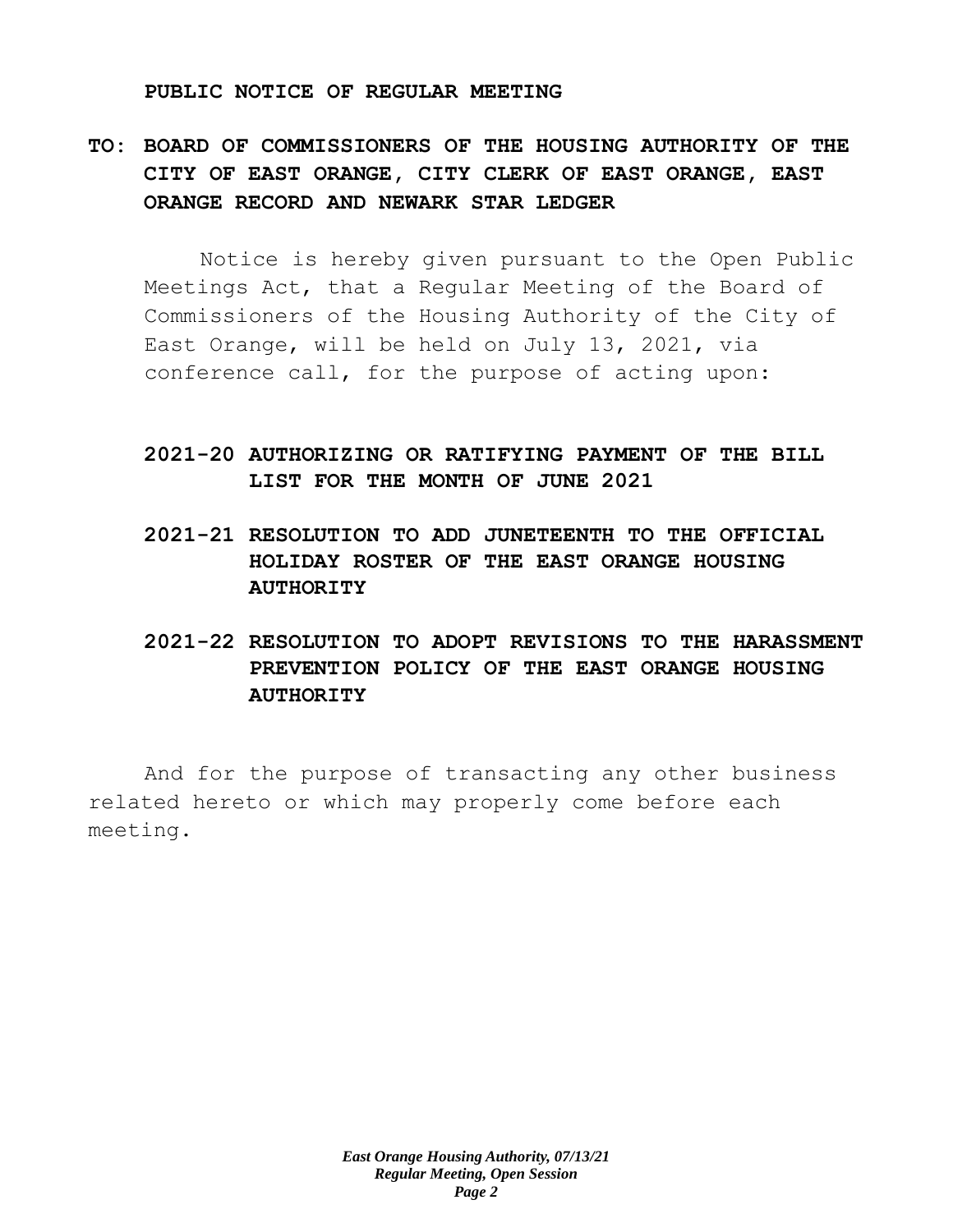### 1. **OPEN PUBLIC MEETING ACT and ROLL CALL**

#### **PRESENT:**

Chairperson Walter Waters Vice-Chairman W.G. Harris Commissioner Fred Shaw Commissioner Cassandra Chatman

#### **ABSENT:**

Commissioner Wanda Watson Commissioner Joshua Brown

### **ALSO PRESENT:**

Mr. Wilbert Gill, Executive Director Ms. Elena Coley, Director of Operations Ms. Kassema Jones, Project Manager Mr. Phil Britton, Development Project Manager Mr. Ronald Hunt, Esq., Legal Counsel Mr. Emeka Madubougo, Esq., Legal Counsel

### **2. MINUTES**

**MOTION:** Commissioner Harris moved to approve the minutes of the previous meeting in June of 2021. Commissioner Chatman seconded. There were no questions.

ROLL CALL:

Ayes: Chatman, Shaw, Harris, Waters. Nays: None. Abstentions: None.

The Resolution was approved 4-0-0.

### **3. APPROVAL OF THE BILLS**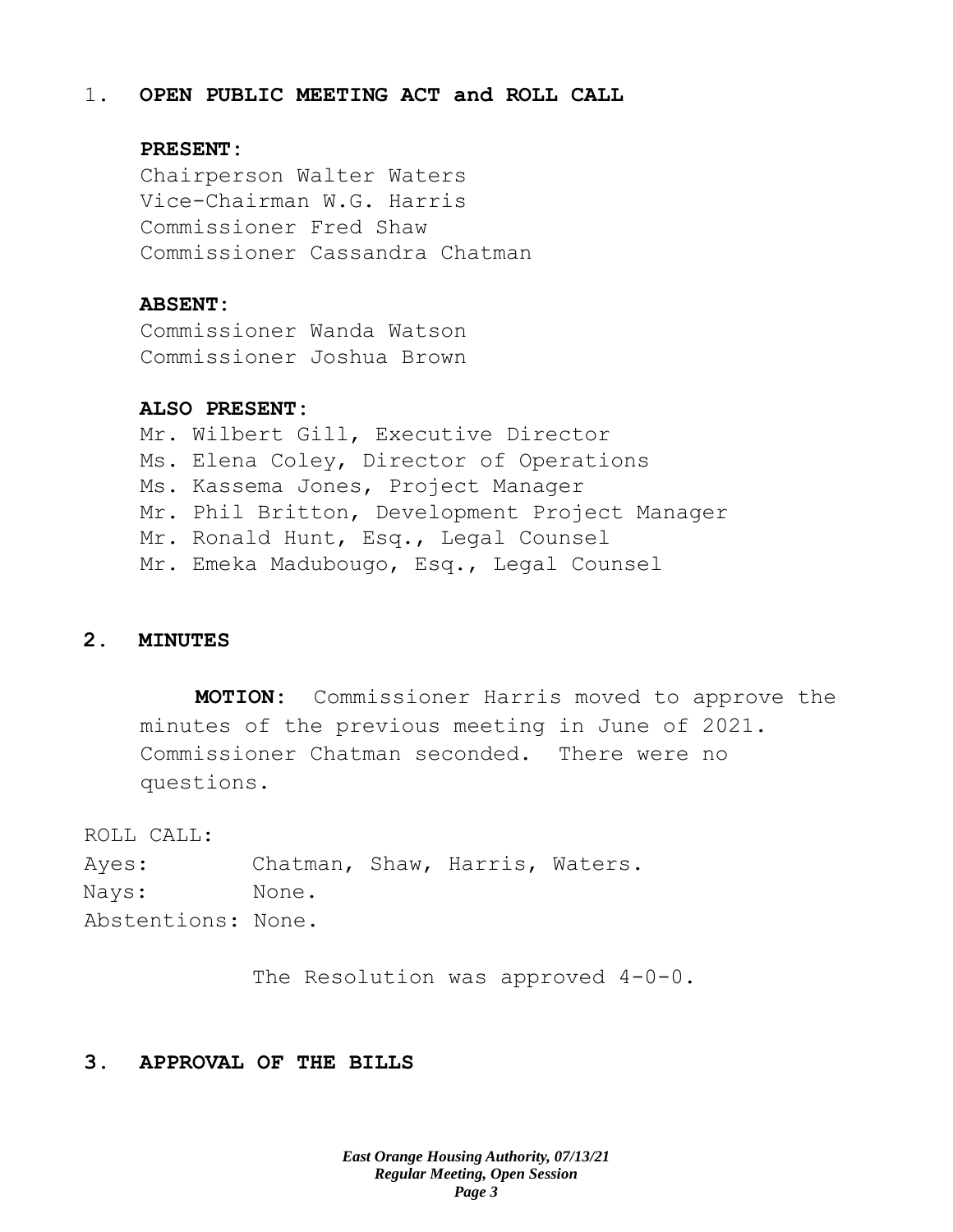**MOTION:** Commissioner Harris moved to approve the payment of the June bills. Commissioner Shaw seconded.

Commissioner Harris asked about check #11122, and what was the check for. Mr. Gill responded it is an annual registration fee for one of the buildings.

Commissioner Harris asked about check #11127, direct energy business. Mr. Gill responded there was a credit on the account, so it was a credit due.

Commissioner Harris asked about check #11142. Mr. Gill responded it was for the audit and public notice.

Commissioner Harris asked about check #1899. Mr. Gill responded it was installation of flower beds.

ROLL CALL: Ayes: Chatman, Shaw, Harris, Waters. Nays: None. Abstentions: None.

The Resolution was approved 4-0-0.

#### **4. VISITORS**

There were no visitors.

#### **5. REPORTS**

**COMMITTEE REPORTS**

**REAL ESTATE DEVELOPMENT:** There was no report.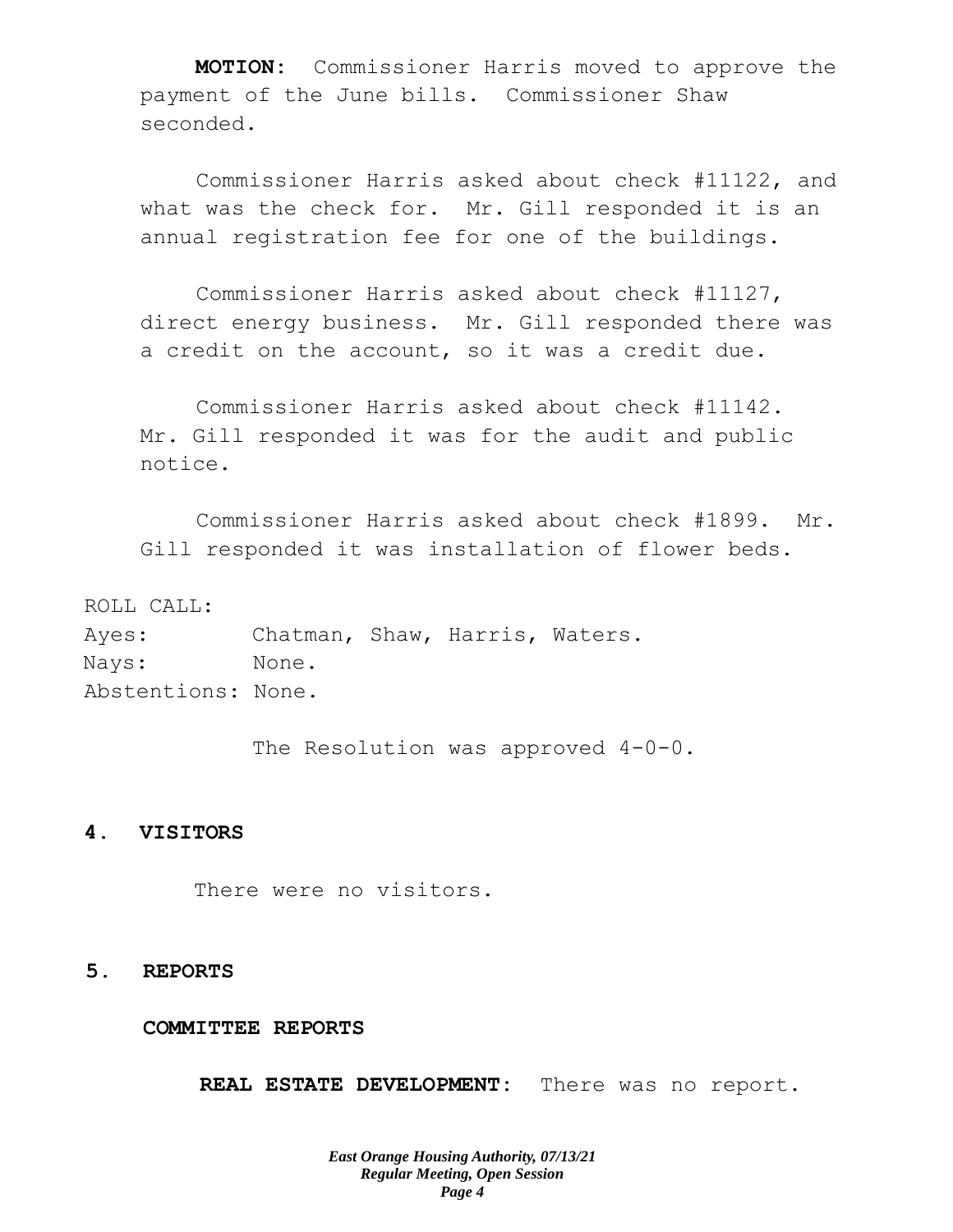**FINANCE:** There was no report.

**BUILDINGS & GROUNDS:** There was no report.

**BY-LAWS & PROCUREMENT:** There was no report.

**PERSONNEL:** There was a meeting. There was no report.

**NON-PROFIT COMMITTEE:** There was no report.

**EOHCDC BOARD OF DIRECTORS**: There was no report.

#### **LEGAL REPORT (Board Attorneys)**

There was no report.

#### **EXECUTIVE DIRECTOR**

Mr. Gill highlighted his report and answered questions from the Commissioners.

Mr. Britton answered questions regarding construction.

Ms. Jones highlighted her report and answered questions from the Commissioners.

#### **6. OLD BUSINESS**

There was no Old Business.

### **7. NEW BUSINESS**

There was no New Business.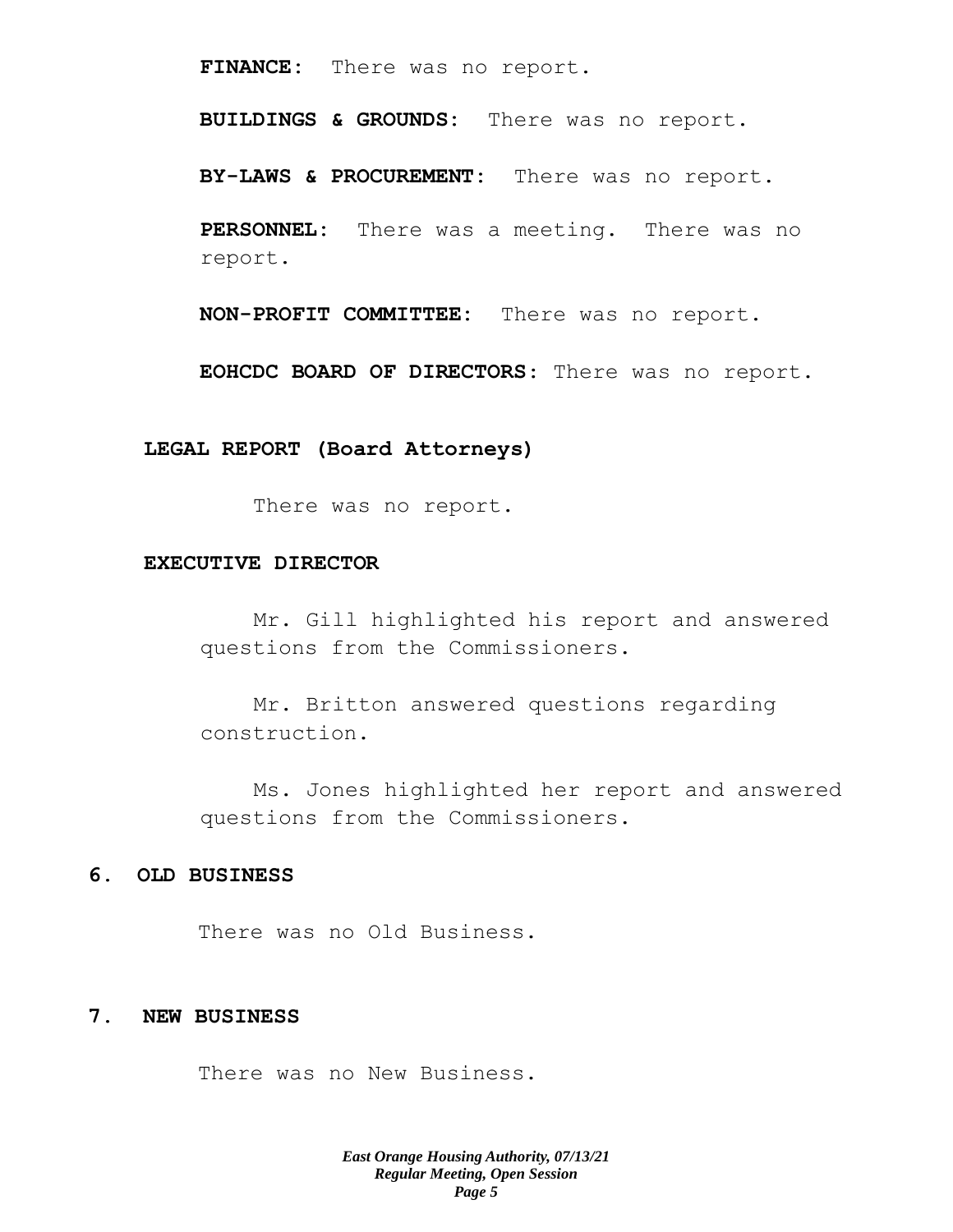#### **8. RESOLUTIONS**

# **2021-21 RESOLUTION TO ADD JUNETEENTH TO THE OFFICIAL HOLIDAY ROSTER OF THE EAST ORANGE HOUSING AUTHORITY**

Commissioner Harris moved to approve. Commissioner Chatman seconded. There were no questions.

ROLL CALL:

Ayes: Chatman, Shaw, Harris, Waters. Nays: None. Abstentions: None.

The Resolution was approved  $4-0-0$ .

# **2021-22 RESOLUTION TO ADOPT REVISIONS TO THE HARASSMENT PREVENTION POLICY OF THE EAST ORANGE HOUSING AUTHORITY**

Commissioner Shaw moved to approve. Commissioner Chatman seconded.

Commissioner Harris asked what revisions were made. Ms. Coley responded in New Jersey anti-harassment policies were added regarding hair texture, sexual orientation and expression, hereditary blood traits and flag display among others.

There were no further questions.

ROLL CALL:

Ayes: Chatman, Shaw, Harris, Waters. Nays: None.